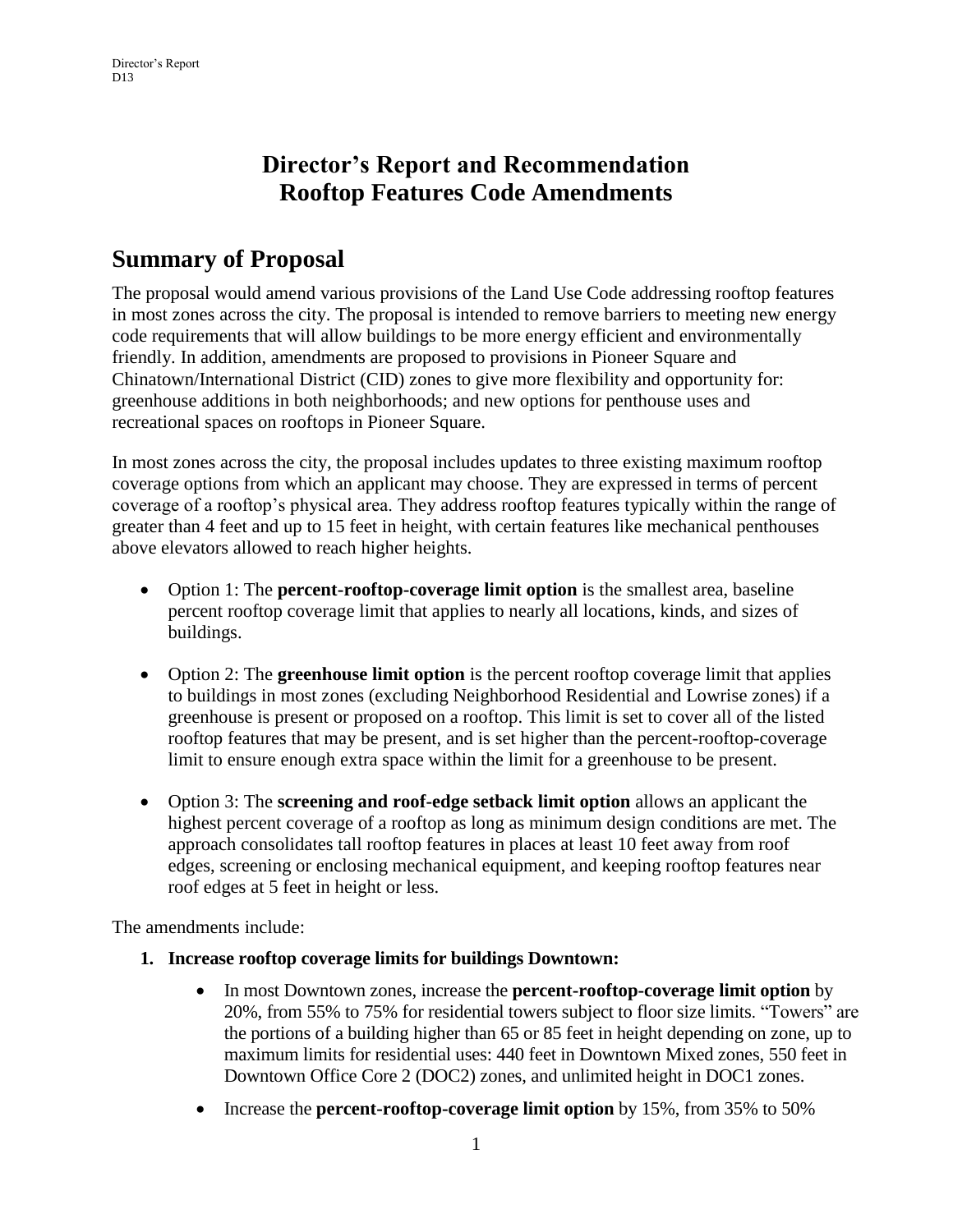maximum coverage for buildings in the Downtown Urban Center that are not residential towers with floor area limits; but not in Chinatown/International District, Pioneer Square or Pike Place Market zones. These include commercial towers (generally over 85 feet to an unlimited height in the DOC1 zone, for example) as well as other sizes of residential and non-residential buildings that are not towers (generally 10 - 85 feet in height).

• Increase the percent coverage limit option by 10%, from 15% to 25% in Pioneer Square and Chinatown/International District (CID) zones, which have more specific rooftop development standards. With approval of the special review district board, rooftop coverage up to 35% would be possible.

#### **2. Increase rooftop coverage limits for buildings outside Downtown:**

- Increase the **percent coverage limit option** by 10%, from 25% to 35% for buildings in Midrise, Highrise, Commercial, Neighborhood Commercial, and Yesler Terrace zones (and to 30% in Lowrise zones).
- Increase the **percent coverage limit option** by 15%, from 20% to 35% coverage for buildings in Industrial and Seattle Mixed zones.
- Increase the **screening and roof-edge setback limit option** by 10%, from 65% to 75% for buildings if mechanical equipment is screened or enclosed, and rooftop features within 10 feet of roof edges do not exceed parapet heights or 5 feet, whichever is higher. This would newly apply in Highrise, Commercial, and Neighborhood Commercial zones, and would modify an existing option in Seattle Mixed zones. For Seattle Mixed zones only, this option could be used on buildings of any size, while in other zones it could only be used for buildings greater than 120 feet in height.
- **3. For buildings with rooftop greenhouses, increase the rooftop coverage limit by 10%, from 50% to 60% in most zones except Lowrise, Pioneer Square and CID zones (proposed as 45% in the latter two zone types).**
	- This **greenhouse limit option** applies if a rooftop greenhouse would be present. It is set at a higher limit than the percent-coverage-limit option to allow enough space for the greenhouse and all other rooftop features. This incentivizes greenhouses because they are features promoting environmental sustainability and resilience through plant cultivation and food production.
- **4. Add the ability to have lodging uses and eating and drinking establishments as penthouse uses on rooftops in Pioneer Square zones, and revise a minimum building height requirement for all kinds of penthouses on existing buildings to 40 feet:**
	- Add these uses to the current list of penthouse uses that currently includes office and residential uses.
	- Allow all of these kinds of penthouse uses to be added to existing buildings 40 feet or greater in height. This revises an existing minimum 60-foot height and deletes a minimum 10,000 square foot building footprint requirement for office penthouses.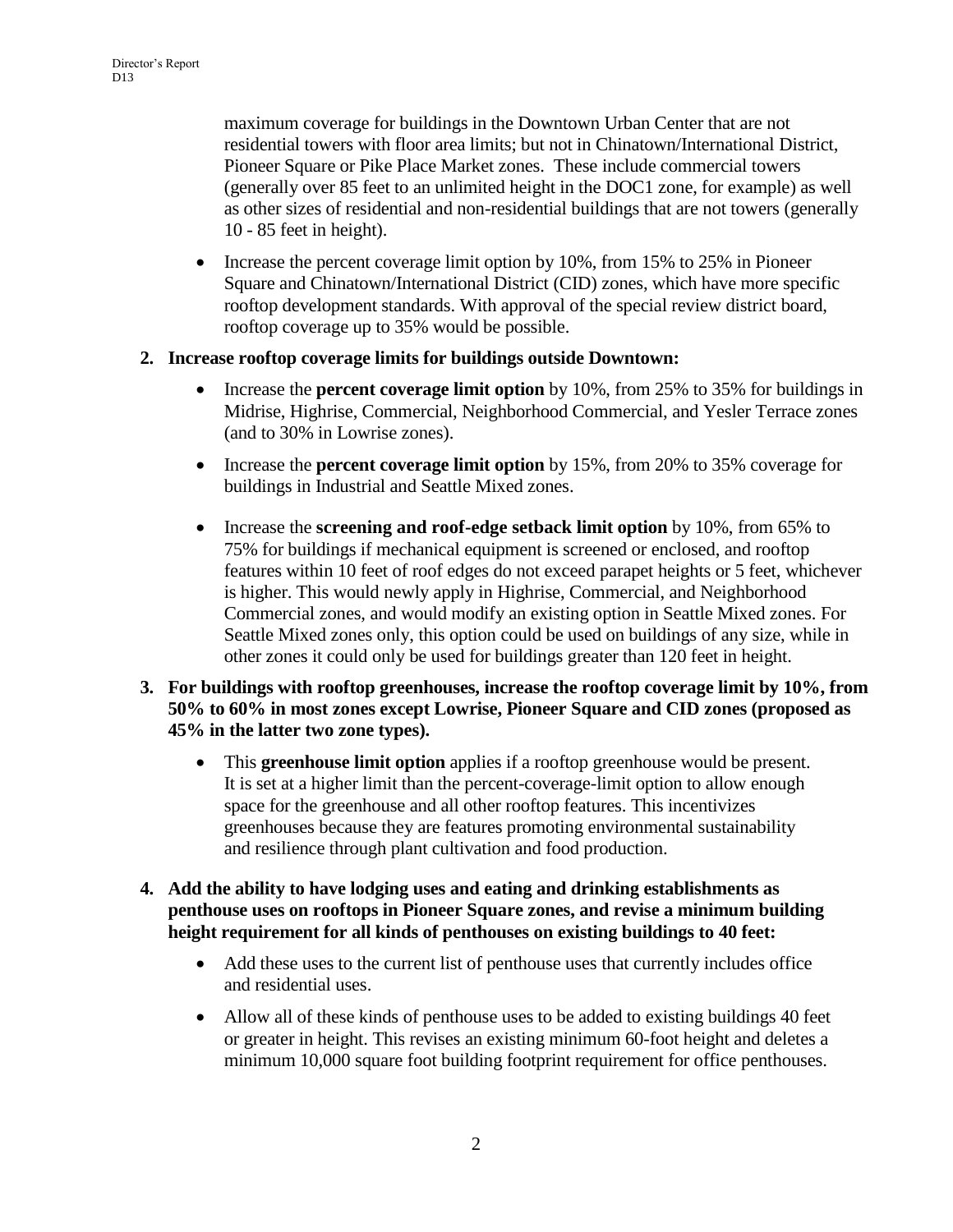#### **5. Add the ability to put enclosed recreational facility spaces on certain newer buildings in Pioneer Square zones:**

- Extend a code allowance for these recreational spaces that are conditionally allowed on new structures to be added to existing structures built after January 19, 2008.
- Allow these rooftop spaces to extend up to 15 feet above the height limit (20 feet for elevator equipment).
- Eligible newer buildings would be required to meet standards for these spaces, including the green building standards, Green Factor vegetation standard, and 30 foot setbacks of these spaces from streets.

The proposal's percent increases in maximum rooftop coverage limits are summarized as:

| Maximum rooftop coverage limit for features exceeding height limit more        | <b>Proposed</b>  |  |  |  |
|--------------------------------------------------------------------------------|------------------|--|--|--|
| than 4 ft.                                                                     | percent increase |  |  |  |
| Percent-rooftop-coverage limit option                                          |                  |  |  |  |
| Up to $30\%$ in LR                                                             | $+10%$           |  |  |  |
| Up to 35% in MR, HR, C, NC, Yesler Terrace                                     | $+10%$           |  |  |  |
| Up to 35% in SM and Industrial                                                 | $+15%$           |  |  |  |
| Up to 75% for Downtown residential towers,* and 50% for other Downtown         | $+15-20%$        |  |  |  |
| buildings                                                                      |                  |  |  |  |
| Up to 25% for buildings in Pioneer Square and Chinatown/I.D. zones**           | $+10%$           |  |  |  |
| <b>Greenhouse limit option</b>                                                 |                  |  |  |  |
| For any building height category                                               |                  |  |  |  |
| Up to 60% in most zones, for buildings with a rooftop greenhouse present       | $+10%$           |  |  |  |
| Up to 45% in Pioneer Square and Chinatown/I.D. zones                           | Newly allowed    |  |  |  |
| Screening and roof-edge setback limit option                                   |                  |  |  |  |
| For buildings exceeding 120 feet in height                                     | $+10%$           |  |  |  |
| Up to 75% in buildings with screened/enclosed mech. equipment, and with limits |                  |  |  |  |
| on rooftop features near roof edge, in SM, HR, C, NC, Yesler Terrace zones     |                  |  |  |  |
| For buildings less than 120 feet in height                                     | $+10%$           |  |  |  |
| Up to 75% in buildings with screened/enclosed mech. equipment, and with limits |                  |  |  |  |
| on rooftop features near roof edge, in SM zones                                |                  |  |  |  |

\* Downtown residential towers exceed 65-85 feet height, and usually approach the zoned maximum height limit.

\*\* An added +10%, up to 35% coverage, can be approved by the special review district boards.

#### **6. Increase consistency in the use of terms and in the list of what is counted toward rooftop coverage limits for most zones:**

- Update and add terms such as "covered or enclosed common recreation areas" and "eaves and canopies."
- Make grammatical edits to consistently list what is counted toward rooftop coverage limits and simplify the text.
- Consolidate references to greenhouses and solariums.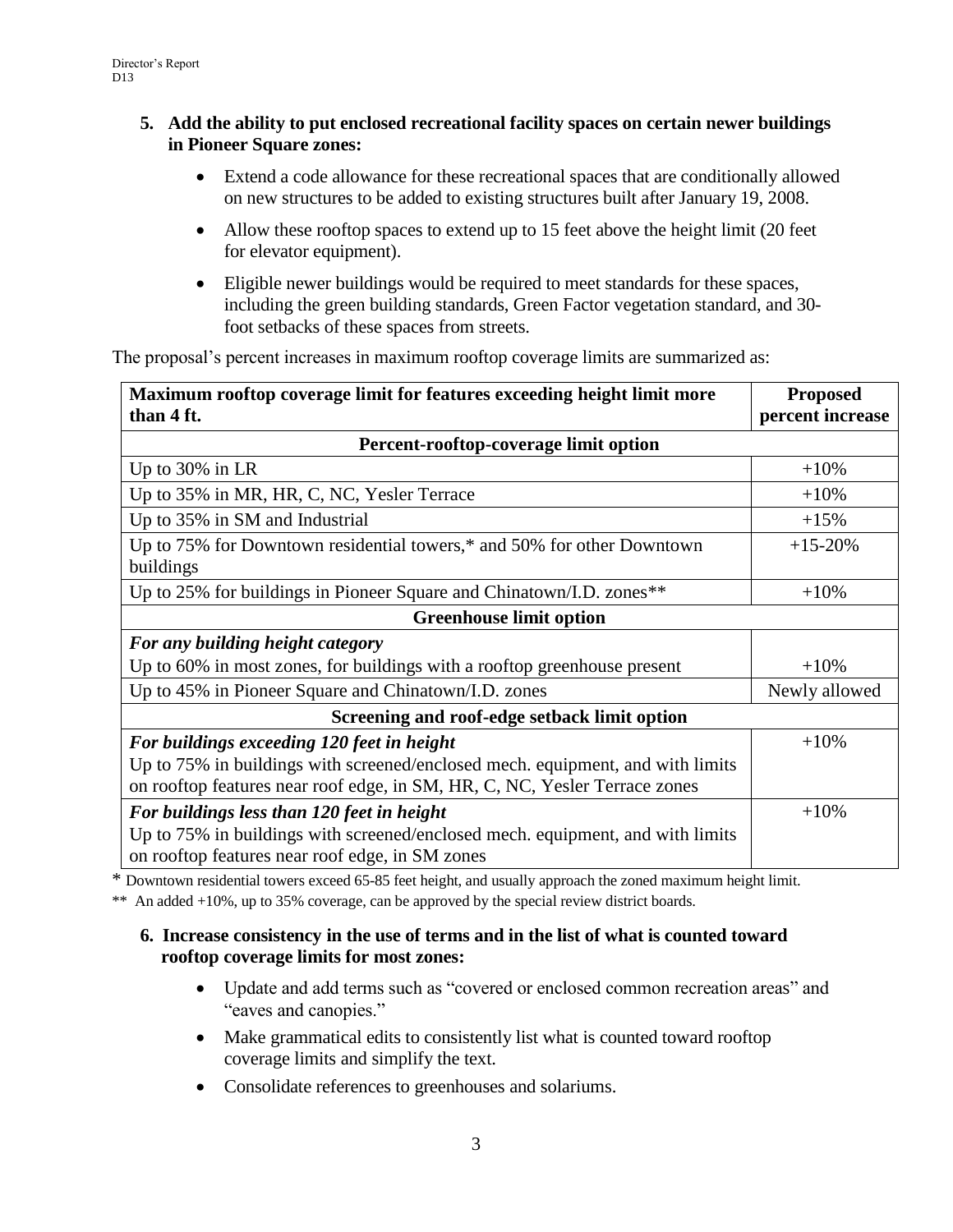Correct typographical errors and outdated references.

#### **7. Streamline Land Use Code to remove permitting barriers for solar collectors:**

 Simplify the code text addressing solar power features, which will reduce code barriers to installing solar collectors, thus aiding in reducing carbon emissions. For example, removing references to extra energy efficiency minimum requirements in an outdated Director's Rule will make installing solar collectors easier in the Lowrise and Neighborhood Residential (formerly Single Family) zones.

The Design Review process will continue to be required for all buildings that would make use of the proposal's rooftop coverage limits, except in the applicable Special Review Districts, where the proposals will go to the applicable Special Review Board. Design Review is a part of the permit-review process that uses volunteer review boards and design guidelines to help address the quality of varied design elements in a building development. This will continue to be used to help relate the design of tops of buildings to the overall building form, and will address how such buildings should be designed to fit within their immediate setting.

The proposal maintains the current provisions on telecommunications, elevator/stair penthouse height allowances, retaining solar access for adjacent buildings, and roof setback rules for Chinatown/International District, Pioneer Square, and Pike Place Market.

# **Background and Purpose**

#### **Rooftop features codes primarily relate to height limits and taller features**

Seattle's Land Use Code measures height limits for the main physical bulk of a building from ground level to roof level. Because other rooftop features serving a building, like the penthouse above an elevator, skylights, and mechanical equipment must sit on top of a roof, the Land Use Code allows them to be located above the height limit. The code sets the terms for how high those rooftop features can be and what percentage of a rooftop they can cover. These terms have evolved over many years to recognize that certain features need to be taller, sometimes up to 15 feet above the height limit or more, to work properly. The intent is to allow those necessary rooftop features to be present but avoid having them appear to add significant bulk to a building.

The Land Use Code allows the presence of a diverse range of uses on rooftops. For residential uses, recreational amenity features like decks and entertainment rooms may be provided. It also allows features such as solar power systems, antennas, and greenhouses, to name a few.

#### **The proposal's relationship to recent Energy Code adoption**

The proposed amendments to rooftop features regulations are prompted by the recent adoption of the 2018 Energy Code, which went into effect March 1, 2021, except provisions related to advanced water heating requirements that are in effect as of January 1, 2022. Going forward, the Energy Code will require the design of new buildings to meet minimum performance levels that better support City environmental sustainability policies. This includes encouraging or requiring the substitution of different technologies or equipment for heating, ventilation, and other purposes such as water heating.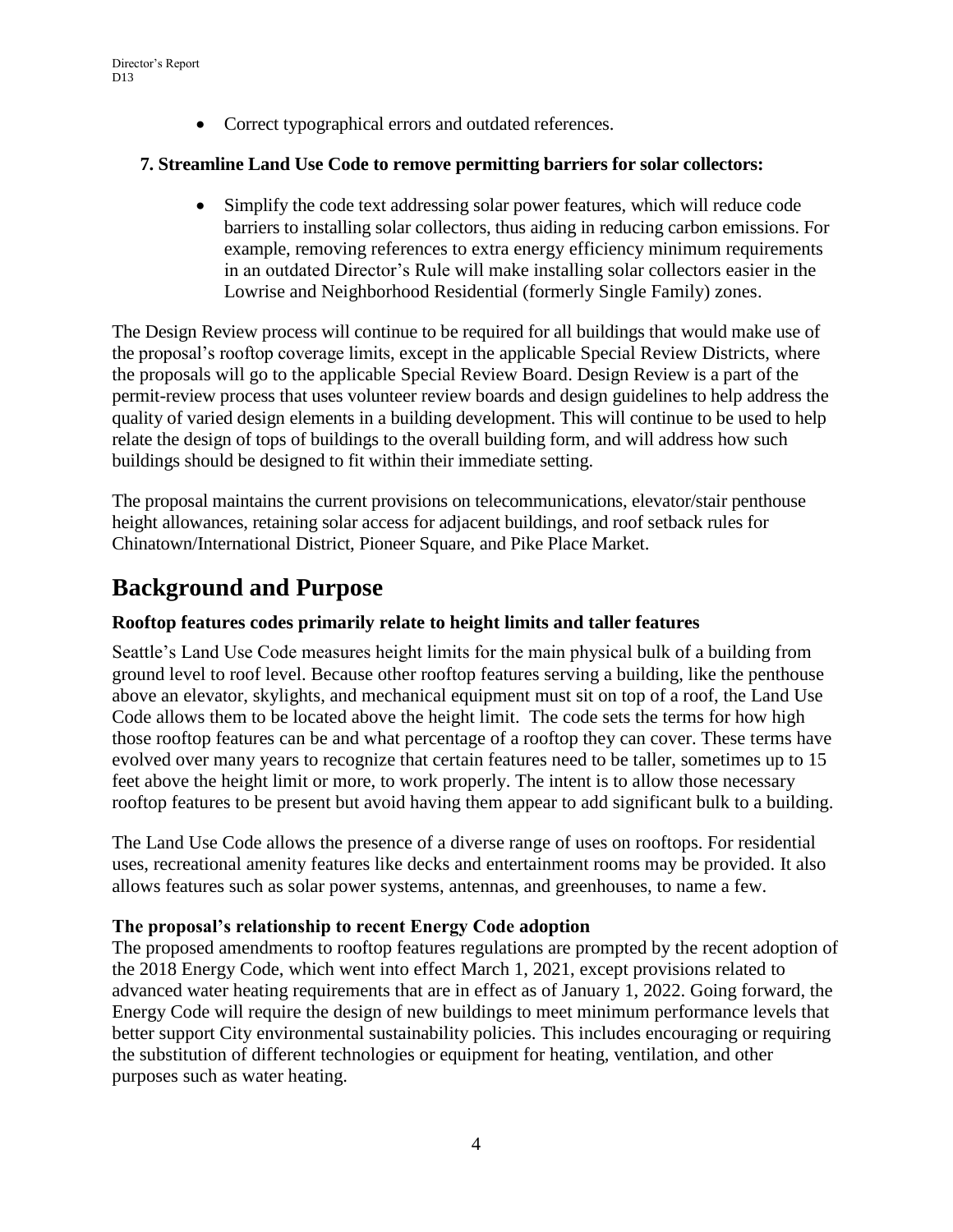This will affect what mechanical equipment is needed, how much equipment, and where equipment may be located. It will lead to a greater need for mechanical equipment on rooftops in future new buildings than would have occurred under prior codes. These implications are greater for tall buildings (typically those greater than 120 feet in height), which need more or larger equipment to serve the floor area, while also having limited roof dimensions due to typical building shapes allowed in zones with height limits greater than 120 feet. Unless updated, the limits on rooftop coverage in today's Land Use Code are likely too low to ensure that sufficient amounts of mechanical equipment can be placed on roofs to meet Energy Code requirements.

The proposal addresses these new needs by increasing the ability for rooftop features to be located on roofs while maintaining a reasonable balance in how they affect overall building height, appearance, and functionality. This would support achieving the City's goals for energy efficiency and sustainability in future growth, and continue to give flexibility to encourage highquality architectural design. Other proposed edits would streamline and clarify the code to make it easier to use and remove impediments to more frequent use of features like solar collectors.

# **Analysis**

This section describes the rationale for the various rooftop code amendments and interprets their relevance to future outcomes and benefits.

# **Intent of the proposal**

The overall intent of the proposed amendments is to:

- Accommodate changes in future rooftop usage that could arise due to Energy Code changes and related mechanical equipment needs.
- Ensure enough space for all beneficial rooftop features to exist on buildings. This includes space to accommodate features such as wind power, solar collectors, and other equipment that would help us meet public goals for carbon emission reduction and environmental sustainability.
- Continue to support rooftop features with amenity value, or that serve a building function or accommodate flexibility and aesthetics in building design including screening of rooftop equipment.

The proposal makes several changes in rooftop coverage allowances that are proportionate (a 10 - 15% increase in most cases) and recognize the different scales of buildings allowed in a zone. The changes keep rooftop coverages relatively low at around 35% in most residential zones with low-to-moderate height and density, and maintain a low 30% rooftop coverage limit in Lowrise zones. But they provide higher-roof-coverage choices in zones where larger buildings with more floors and often slim tower forms could be built. In those places, the proposed option for a 75% coverage limit offers coverage levels that will give enough space flexibility on roofs to fit equipment and other features in the available area.

The table on the next page summarizes the coverage levels, their changes, and their relationship to the height and roof sizes that could occur in each zoning category.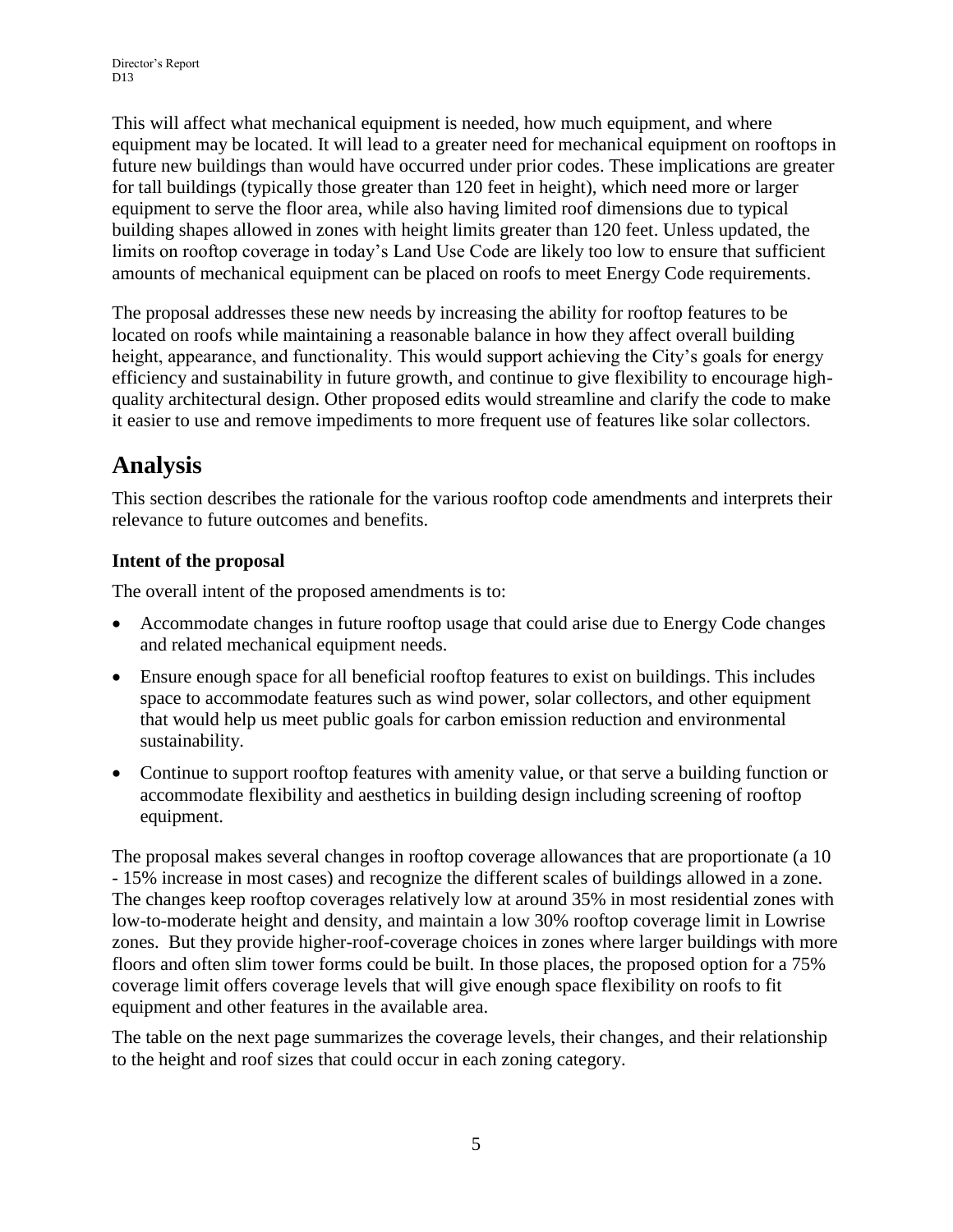## **Summary of Proposed Roof Coverage Limits and Building Sizes, by Zone**

|                                                                  | Rooftop Coverage,<br>% Cover Limit,<br>general features<br>"Percent-rooftop- | Rooftop Coverage,<br>% Cover Limit,<br>if rooftop<br>greenhouse is<br>present<br>"Greenhouse limit | Rooftop Coverage,<br>% Cover Limit,<br>with screening,<br>near-edge limits<br>"Screening and | <b>Notes</b>                                                                                                                                                                                                |
|------------------------------------------------------------------|------------------------------------------------------------------------------|----------------------------------------------------------------------------------------------------|----------------------------------------------------------------------------------------------|-------------------------------------------------------------------------------------------------------------------------------------------------------------------------------------------------------------|
|                                                                  | coverage limit<br>option"                                                    | option"                                                                                            | roof-edge setback<br>limit option"                                                           |                                                                                                                                                                                                             |
| Downtown zones-<br>residential towers                            | $55 \rightarrow 75\%$                                                        | $50 \rightarrow 60\%$ *                                                                            | <b>NA</b>                                                                                    | Typical max height range: 440-550'<br>Typical roof size range: 9,500-<br>15,000 sf                                                                                                                          |
| Downtown zones-<br>non-residential towers<br>and other buildings | $35 \rightarrow 50\%$                                                        | $50 \rightarrow 60\%$                                                                              | <b>NA</b>                                                                                    | Typical max. height range: 240' up<br>to unlimited<br>Typical roof size range: 6,000-<br>30,000 sf                                                                                                          |
| Seattle Mixed zones-<br>towers and other<br>buildings            | 20 → 35%                                                                     | $50 \rightarrow 60\%$                                                                              | $65\% \rightarrow 75\%$                                                                      | Typical max. height range: 85-440'<br>Typical roof size range:<br>• Residential: 9,500-13,500 sf<br>• Non-resid.: 6,000-30,000 sf                                                                           |
| <b>Commercial zones</b>                                          | 20, 25%** $\rightarrow$<br>30,35*%                                           | $50 \rightarrow 60\%$                                                                              | New: 75%                                                                                     | Typical max. height range: 40-200'<br>Typical roof size range:<br>• Residential: 8,000-35,000 sf<br>• Non-resid.: 4,000-50,000 sf                                                                           |
| <b>Industrial zones</b>                                          | 20,25%** > 35%                                                               | $50 \rightarrow 60\%$                                                                              | <b>NA</b>                                                                                    | Typical max. height range:<br>Unlimited for industrial use; 85' for<br>non-industrial uses, 65'-175' in IC<br>zones. No residential uses.<br>Typical roof size range:<br>• Variable, due to no floor limits |
| Highrise (HR) zones                                              | 20, 25%** $\rightarrow$ 30,<br>35**%                                         | $50 \rightarrow 60\%$                                                                              | New: 75%                                                                                     | Typical max. height range: 440'<br>Typical roof size range:<br>• Residential: 9,000-10,500 sf                                                                                                               |
| Midrise (MR) zones                                               | 20, 25%** $\rightarrow$ 30,<br>35**%                                         | $50 \rightarrow 60\%$                                                                              | <b>NA</b>                                                                                    | Typical max. height range: 80'<br>Typical roof size range:<br>• Residential: 6,000-14,000 sf                                                                                                                |
| Lowrise (LR) zones                                               | 15, 20% $\rightarrow$ 25,<br>30%                                             | NA                                                                                                 | <b>NA</b>                                                                                    | Typical max height range: 40'-<br>$50***$<br>Typical roof size range:<br>• Residential: 3,000-7,000 sf                                                                                                      |
| <b>Yesler Terrace zones</b>                                      | 20, 25%** $\rightarrow$ 30,<br>35**%                                         | $50 \rightarrow 60\%$                                                                              | <b>NA</b>                                                                                    | Typical max. height range: 300'<br>Typical roof size range:<br>• Residential: 11,000-15,000 sf<br>• Non-resid.: 24,000-30,000 sf                                                                            |
| Neigh. Resid. zones -<br>non-residential uses                    | 15, 20%<br>(No change)                                                       | <b>NA</b>                                                                                          | <b>NA</b>                                                                                    | No change. Included for<br>comparison purposes                                                                                                                                                              |

 $*$  For residential towers in Downtown zones that are subject to floor area limits, the permissible 75% limit would legally exceed the 60% "with-greenhouse" limit.

\*\* Existing: 5% more cover is allowed with mechanical equipment screening.

\*\*\* Lowrise zone: height limits for rowhouses, townhouses, and apartments in LR2 and LR3 zones shown here. Sources: Land Use Code, MHA Final Environmental Impact Statement Appx. F, prototype project modeling, 2017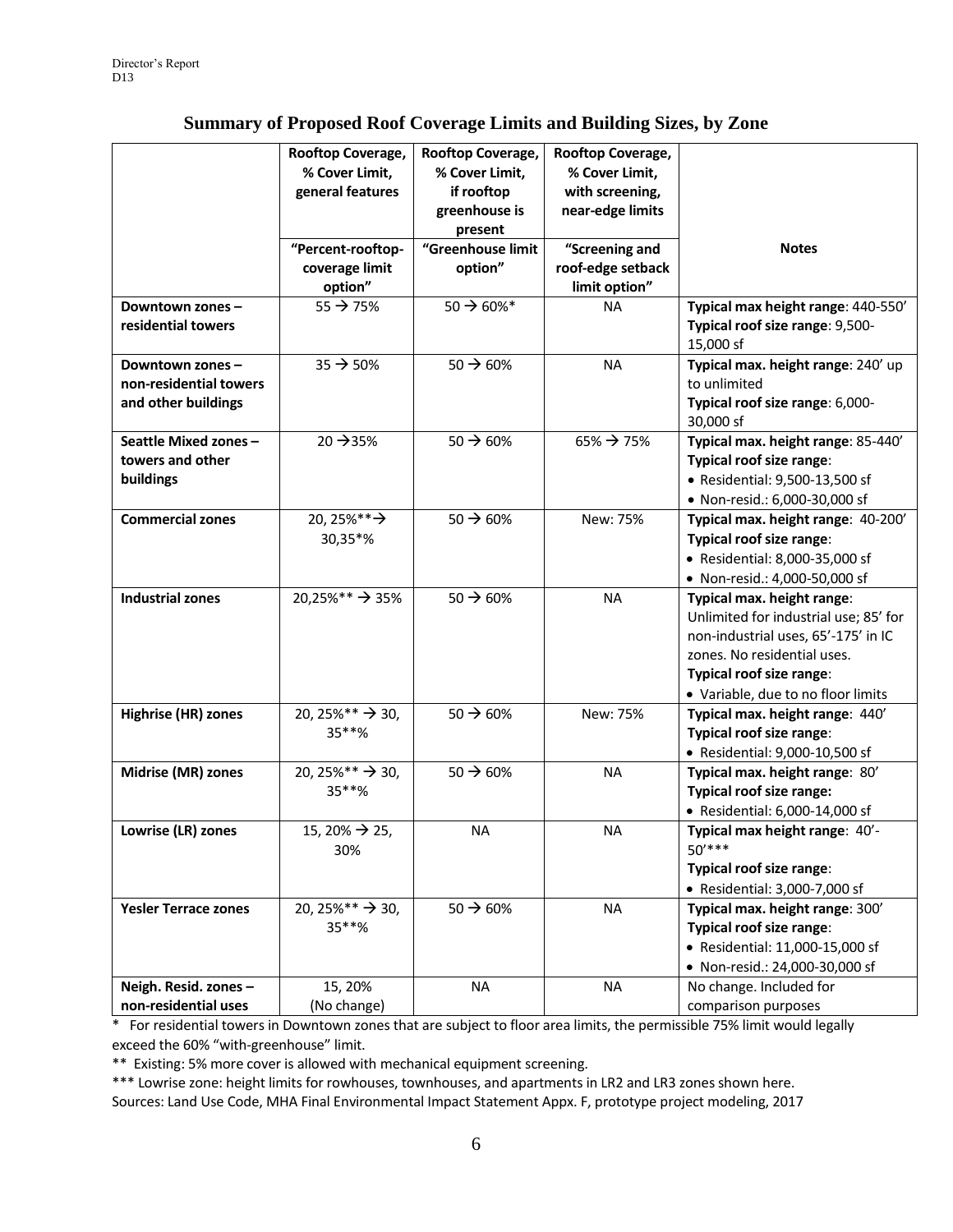### **Increase rooftop coverage limits for Downtown Urban Center buildings**

## *Residential Towers*

For the range of taller residential buildings that could occur in Downtown zones, the large total floor area that could be present means that more space will be needed for mechanical equipment to heat, cool, ventilate, or otherwise serve the building's needs. Yet, the City's land use code also means these taller residential buildings must be designed in relatively slim tower forms due to upper-floor size limits. For example, in Downtown zones such as the Downtown Mixed Commercial (DMC) zone that ranges up to 440 feet in height, the gross area of a residential tower's rooftop may be only 10,700 square feet in area or even smaller in special cases, in the 9,000-10,000 square foot size range.

The Land Use Code requirements accommodate a variety of uses on roofs in Downtown zones, and also intend to ensure sufficient availability of rooftop space for key features like mechanical equipment. Given this intent and the total size of the possible residential buildings in these zones (reaching up to 550 feet in the DOC2 zone), the proposal would raise the coverage limit by 20% to allow 75% rooftop coverage.

#### *Downtown Non-Residential Towers and Other Buildings*

In Downtown zones, the existing 35% coverage limit would be raised to 50% for buildings that are not residential towers. These include a range of building sizes and types, from commercialuse towers to lower-scaled large or smaller buildings that could be residential, commercial, or mixed-use buildings. For the non-residential buildings, the effects on mechanical equipment needs may be less intensive due to the Energy Code changes' emphasis on residential space heating and water heating. Still, the potential for commercial towers to have many more floors, compared to residential use, could increase total rooftop equipment needs. This supports raising the rooftop coverage limit to the 50% level that should be sufficient to accommodate the variety of possible rooftop features on such buildings. For other lower-scaled buildings of any use type, the potential space constraints and design imperatives of small-site buildings and residential uses also may create a need for more rooftop coverage, which also supports the proposed 50% level.

The code revisions described above would not affect Chinatown/I.D., Pioneer Square, or Pike Place zones, which have more specific standards regulating rooftop features. Instead, similar amendments are proposed to best fit within those neighborhoods' land use standards, as summarized below.

# *Pioneer Square and Chinatown/I.D. zones*

*Increase percent-rooftop-coverage cover limits by 10% like most other zones*

The percent-rooftop-coverage limits would increase from 15% to 25% roof coverage, and a possibility of up to 35% coverage (an increase from 25%) if the Boards for these neighborhoods review and recommend approval. This will provide more flexibility in case increased rooftop mechanical equipment needs lead to higher coverage needs for a new or remodeled building.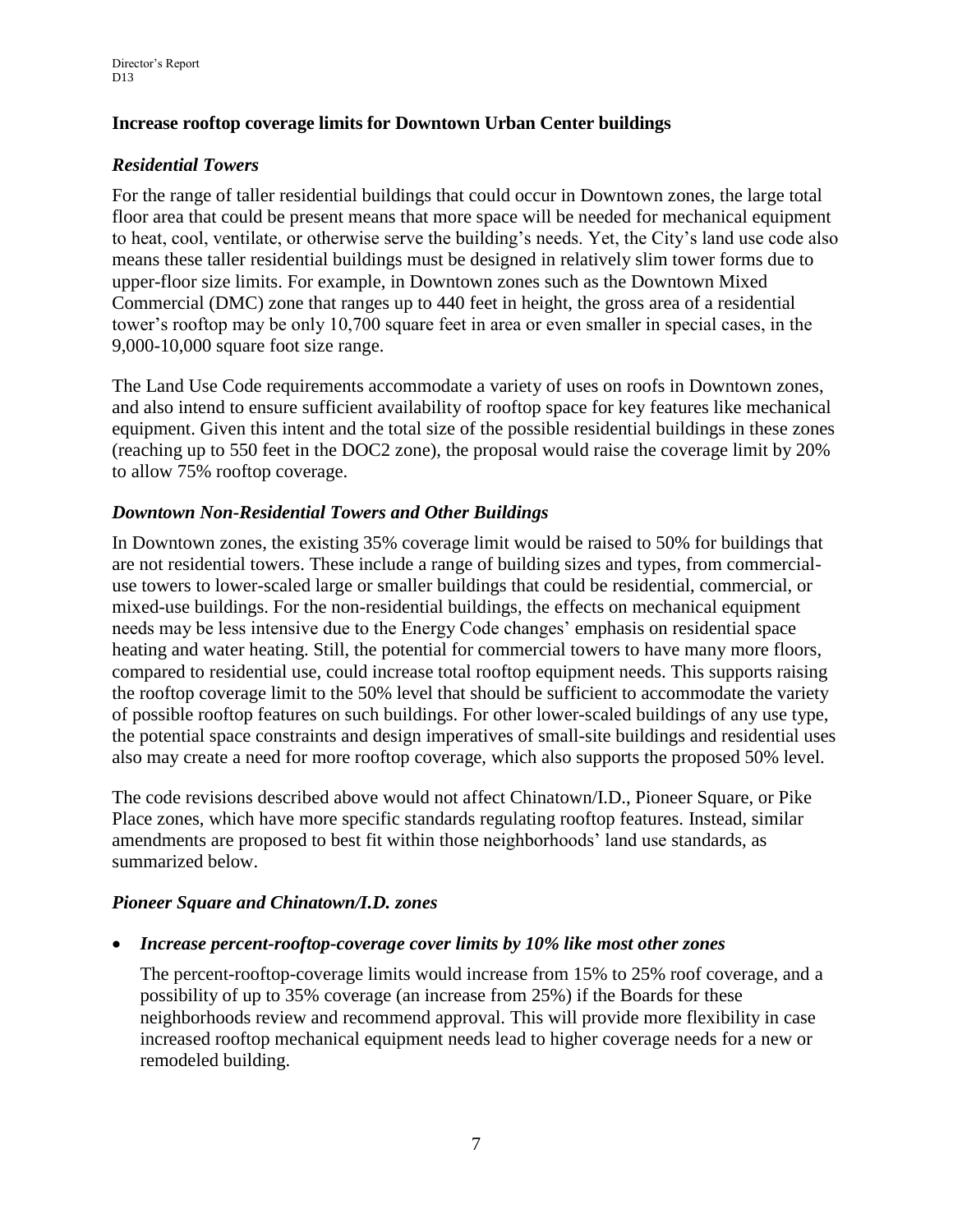#### *Set a 45% coverage limit where a greenhouse would be present, rather than 60% in other Downtown zones*

The proposal sets a rooftop greenhouse allowance that is lower than the 60% rooftop coverage for other Downtown zones, to better fit within the ranges established in these special review district zones. This would fill an existing gap in the code for greenhouses in these neighborhoods. It would give an extra 10% rooftop coverage opportunity as an incentive for greenhouses. Other code provisions such as setbacks from streets (to minimize changes in building appearances when viewed from street level) would continue to apply to rooftop features and be protective of these neighborhoods' visual character. The neighborhood Boards would maintain their review authority.

### *Provide more flexibility for recreational, lodging, eating/drinking, and office rooftop penthouse uses in Pioneer Square*

#### *a) Ability to place recreational space on newer building rooftops*

The proposal gives flexibility to a wider range of buildings to have more rooftop coverage for enclosed recreational spaces, if they meet green building standards, the "green factor" landscaping requirement, and code-defined rooftop coverage limits. Because this opportunity could also be a viable option for the newest generation of existing buildings (which may be most feasible to retrofit and meet the green requirements), this capability should be provided not just for "new structures" but for buildings built approximately in the last fifteen years. The proposal includes a specific date for how old a building can be and still qualify (built no earlier than January 2008), which is the effective date of the ordinance that enacted the enclosed recreation space rules in Pioneer Square.

## *b) Ability to place lodging-related spaces and eating and drinking establishments in rooftop penthouses.*

Until now, Land Use Code provisions for Pioneer Square have allowed penthouse spaces for residential or office uses with given height and coverage limits for these kinds of rooftop features. These were kinds of building spaces the City decades ago had deemed most likely to be viable and compatible as limited additions to existing buildings contributing to the Pioneer Square Preservation District.

This proposal now would add new prospective opportunities for viable rooftop building spaces that would complement lodging uses and/or allow for eating and drinking establishment uses. These possibilities could help aid the attractiveness and viability for lodging uses as renovation opportunities for existing contributing buildings. Eating and drinking establishment allowances would also provide for new investment and amenity potential in Pioneer Square, which would be a beneficial strategy to help revitalize the neighborhood's economic health and attractiveness as a destination for visitors.

#### *c) Change an existing minimum 60-foot building height to 40 feet to be eligible for all kinds of rooftop penthouses, and delete a 10,000 square-foot minimum building footprint size for an office penthouse addition.*

This proposal would increase the numbers of existing buildings eligible to pursue singlestory rooftop additions occupied by office uses, which could help increase the financial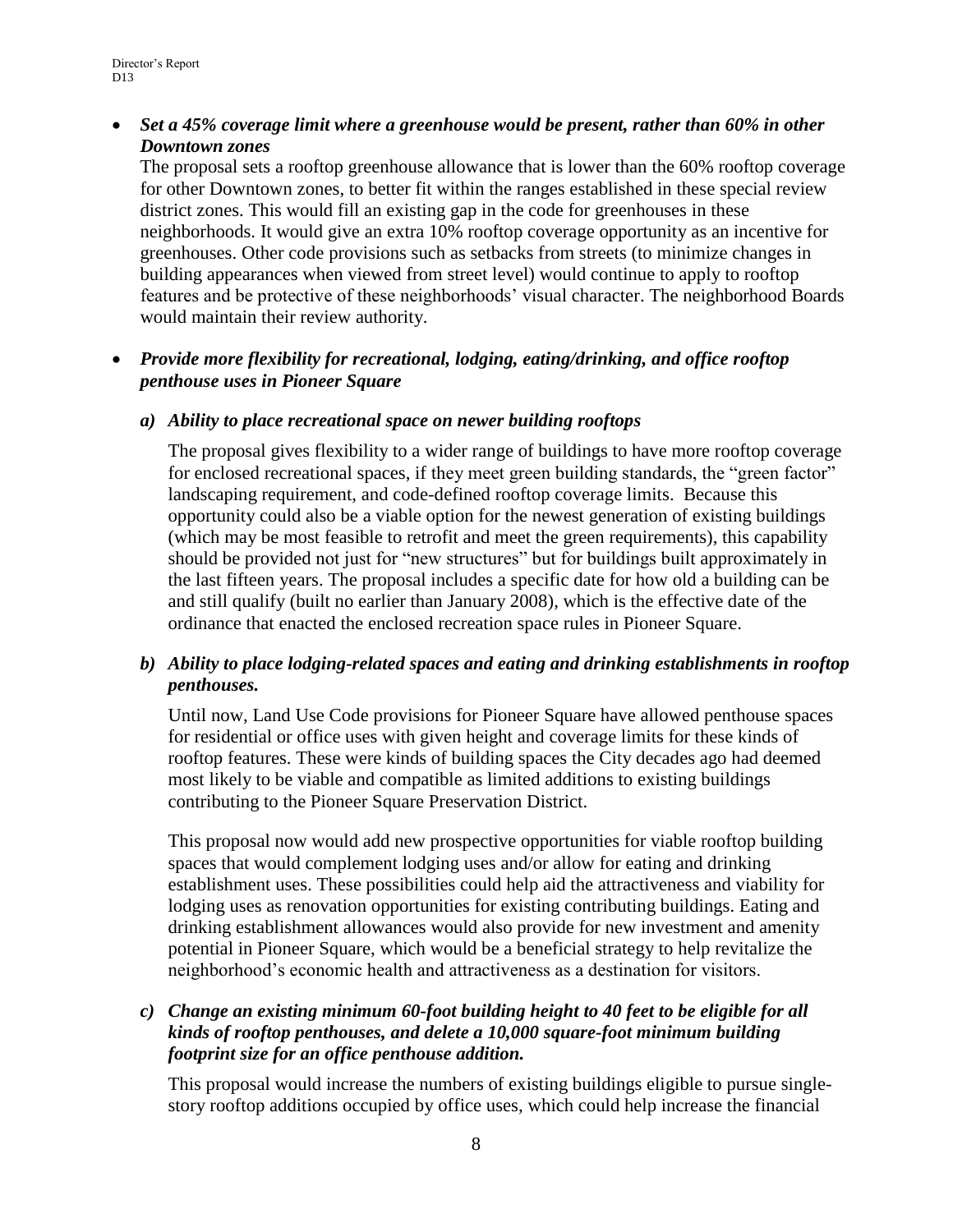$\overline{a}$ 

feasibility for building renovations. Designs consistent with penthouse requirements and other code provisions in Pioneer Square (including visual impact evaluation), subject to Board review, would be rooftop-addition outcomes consistent with the policies and objectives for the Pioneer Square Preservation District.

The City allows for many potential uses to be located on rooftops with limits already prescribed for heights and setbacks. Evaluation of future proposals of these enclosed spaces would continue to be the responsibility of the Pioneer Square Preservation Board, who would consider if a given proposal might create any concerns about localized impacts. The potential for noise could be one such impact. This might be a factor for any space of this nature (even enclosed spaces), but design details and other site characteristics would be relevant to a development proposal's review, which would be evaluated for their sufficiency by the Board, to minimize these potential impacts.

#### **Increase rooftop coverage limits for buildings outside Downtown**

In zones outside Downtown that could host tall tower buildings, the proposal increases the baseline rooftop coverage limit to 35%, an increase of 10-15% from existing levels. This gives a measured, proportionate amount of extra rooftop coverage with the intent of maintaining flexibility for mechanical equipment and a variety of other rooftop features to be present. This would help avoid the limits from being set too tight, which might generate difficulties for building designers related to floor plan and mechanical system design.

With implementation of the proposal, approximately the same mix of building amenities, uses, and functions are likely to be provided in new buildings under the current code. The proposal would primarily accommodate more space for added mechanical equipment, which would aid a wide range of future uses including commercial, industrial, and residential.

In addition, in several zones the proposal offers an option allowing a higher rooftop coverage limit of up to 75%, meant to provide more flexibility in case more coverage is needed. This is oriented to the Seattle Mixed, Commercial, and Highrise zones where taller buildings could occur: those exceeding 120 feet in height. The conditions for this requirement are that mechanical equipment is screened or enclosed, and that no rooftop features taller than five feet are located closer than 10 feet to the roof edge.<sup>1</sup>

This would be a 10% increase in rooftop coverage for Seattle Mixed zones, which already has a comparable code option for rooftop coverage. The overall effects on future buildings would be for taller roof features to be grouped away from the edge and toward the central portion of the rooftop, which would help reduce perceived total building bulk and block fewer views if the building can be seen by others from more distant locations.

The combination of these higher rooftop coverage options outside of Downtown should provide sufficient flexibility to accommodate the potential increased needs due to rooftop mechanical

<sup>&</sup>lt;sup>1</sup> Existing flexible allowances for certain rooftop features would remain without change. These include existing regulations for telecommunications features, and the ability to get a departure from coverage limit amounts through Design Review. Also, the proposal would maintain an existing option in the Seattle Mixed zones for this coverage limit to be used for buildings less than 120 feet in height.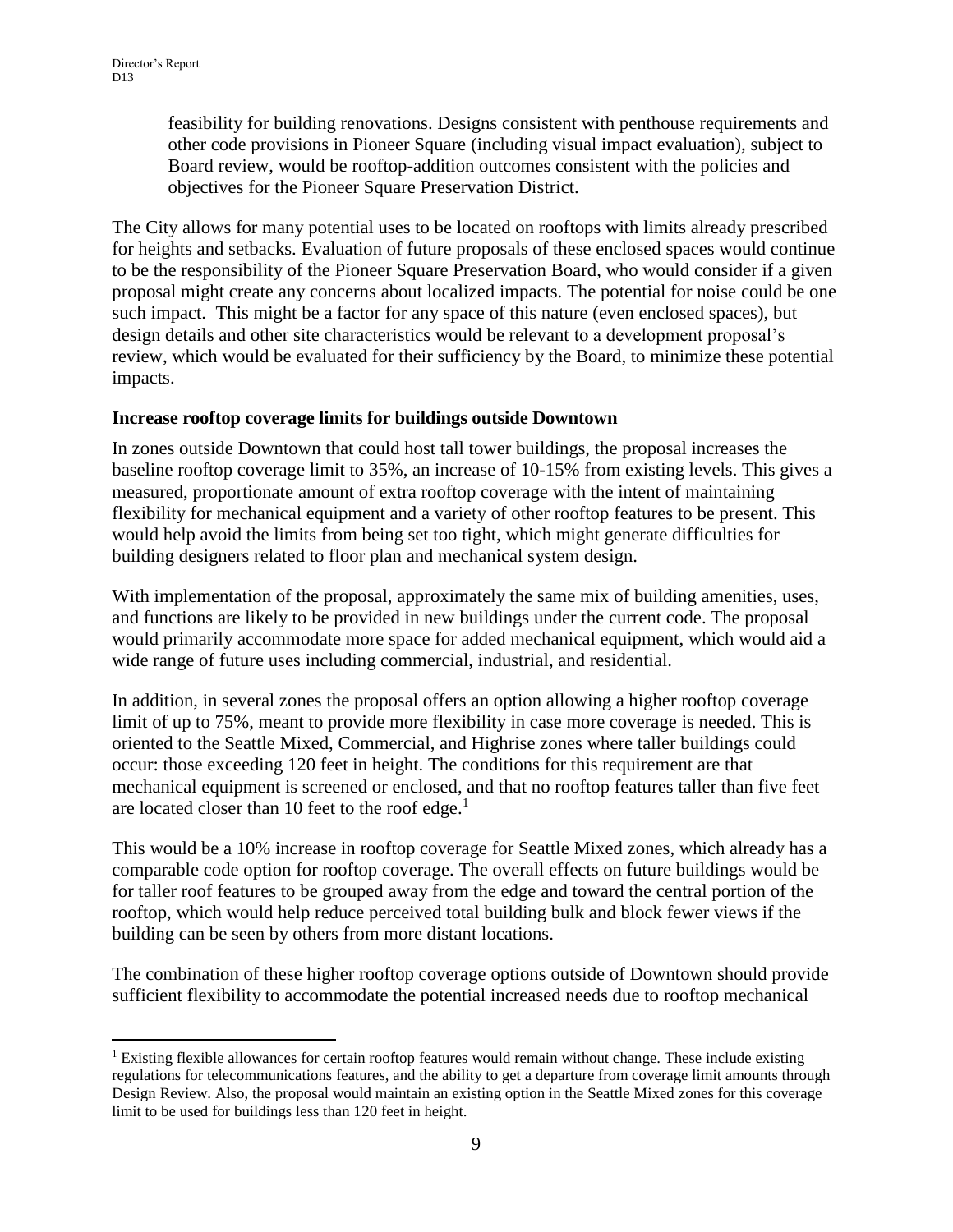equipment. Potential effects of the increased coverages on solar access to adjacent buildings would continue to be avoided by other existing code provisions. These restrict the presence of tall rooftop features from being located generally near the northern edges of buildings. Due to sun orientation, these are the places most likely to create solar blockages that might otherwise negatively affect neighbors' use of solar energy systems, for example.

The proposal also clarifies what must be counted toward the coverage limit for rooftop features. In certain zones, the existing code requires that features like low-height skylights must also be counted toward the coverage limit. By focusing the coverage limit only on taller rooftop features, the code will become more accurate and also give designers a bit more flexibility by not forcing miscellaneous shorter features on roofs to be counted toward the coverage limit.

#### *A 10% increase in coverage limit, to 60% coverage, for buildings with rooftop greenhouses in most zones.*

This additional rooftop coverage accommodation is proposed for these zones to avoid the coverage limit being too tight, and to underscore an existing incentive to provide such greenhouses.

- For the Industrial zones, the proposal accommodates and incentivizes the ability for businesses to engage in food production as a primary or secondary purpose of the business.
- For other zones, the adjustment also incentivizes greenhouses as an amenity and helpful building feature that could support food production to support sustainability and resilience planning goals. These were part of the purpose for previously adopting these greenhouse coverage capabilities into the code, and they should continue to be incentivized even as rooftops may host more and more features in future developments.

## *Increase the consistency of terms and the list of what is counted toward rooftop coverage limits for most zones.*

Because the standards for rooftop features have been updated several times over the years, the code's content organization and use of terms needs simplifying. Also, the code sometimes uses different terms for similar features. This has led to ambiguities and different implications about what is counted toward rooftop coverage limits, zone by zone.

The proposal makes several edits to better align the text organization, use of terms, and consistency in what is counted toward rooftop coverage. This will simplify the code to ensure easier understanding and greater consistency in its use by applicants, neighbors, and City staff.

The proposal consolidates the rules about greenhouses on rooftops in each zone, which streamlines the code. Greenhouses by definition are features with the primary purpose of cultivating or protecting plants, usually constructed of glass or translucent materials. The proposal continues the existing code's accommodation of higher rooftop coverage when greenhouses are present.

The proposal updates the provisions for wind and solar energy features in limited ways, to increase consistency in how they are accommodated and treated by the code. This includes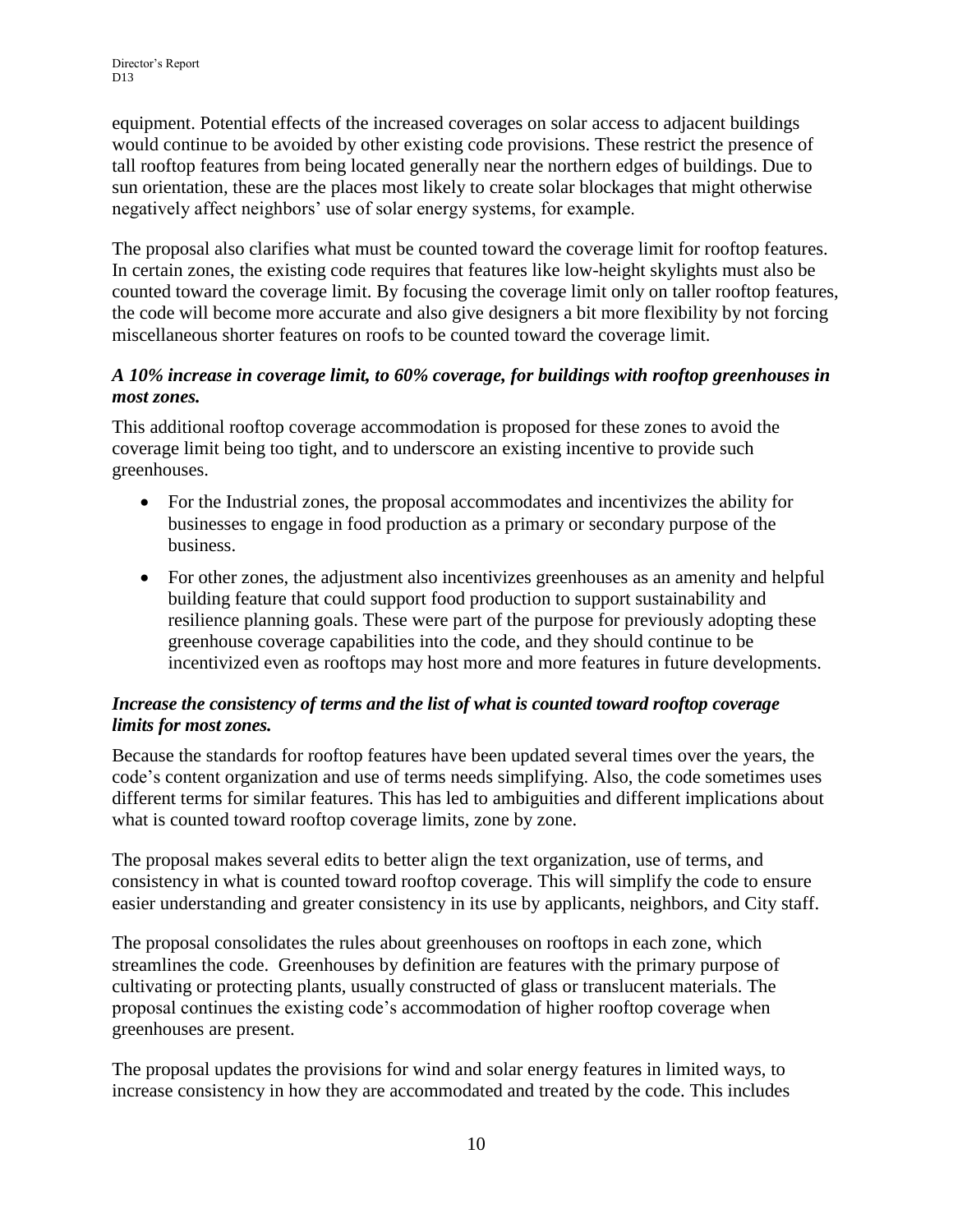clarifying that taller wind power features should be counted toward rooftop coverage in Seattle Mixed and Yesler Terrace zones (like other zones), and on existing non-residential buildings in Neighborhood Residential zones. For solar energy features, simplified wording about solar collectors removes a regulatory barrier (a reference to an outdated Director's Rule) that creates higher costs and more pre-conditions for installing solar collectors on buildings in Lowrise and Neighborhood Residential (formerly Single Family) zones. This will allow solar collectors to be more easily permitted for installation on buildings in these zones.

## **Comprehensive Plan Policies**

## *Utilities Element*

*Policy U-1.3: Strive to develop a resilient utility system where planning and investment decisions account for changing conditions, such as climate change, fluctuations in demand, technological changes, increased solar energy generation, and natural disasters.*

## *Environment Element*

*Policy EN-3.4: Encourage energy efficiency and the use of low-carbon energy sources, such as waste heat and renewables, in both existing and new buildings.*

## *Growth Strategy Element*

*Policy GS-3.17: Encourage the use of land, rooftops, and other spaces to contribute to urban food production.*

# *Land Use Element*

*Policy LU-5.4: Use maximum height limits to maintain the desired scale relationship between new structures, existing development, and the street environment; address varied topographic conditions; and limit public view blockage. In certain Downtown zones and in Industrial zones, heights for certain types of development uniquely suited to those zones may be unlimited.*

*Policy LU-5.5: Provide for residents' recreational needs on development sites by establishing standards for private or shared amenity areas such as rooftop decks, balconies, ground-level open spaces, or enclosed spaces.*

*Policy LU-5.15: Address view protection through*

- *zoning that considers views, with special emphasis on shoreline views;*
- *development standards that help to reduce impacts on views, including height, bulk, scale, and view corridor provisions, as well as design review guidelines; and*
- *environmental policies that protect specified public views, including views of mountains, major bodies of water, designated landmarks, and the Downtown skyline.*

# *Land Use Element – Commercial/Mixed-Use Areas*

*Policy LU-9.15: Allow limited exceptions to the height limit in order to accommodate groundfloor commercial uses or special rooftop features, encourage development of mixed-use structures, enable structures to function appropriately, accommodate special features consistent*